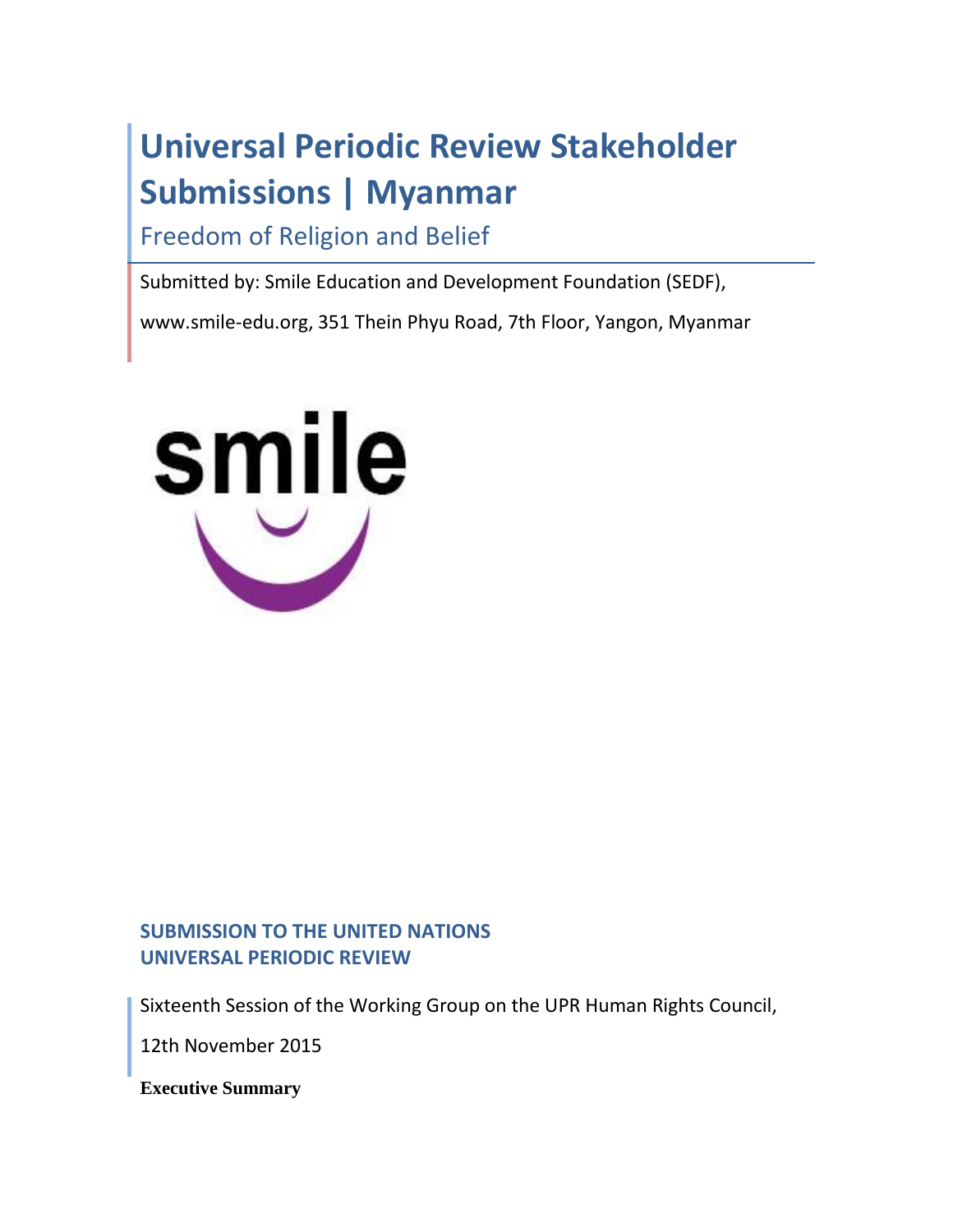Smile Education and Development Foundation (SEDF) humbly submits its Universal Periodic Review on freedom of religion and belief, especially concerning Muslim minorities, to the United Nations UPR Human Rights Council.

Freedom to practice religion is not treated as a fundamental right in Myanmar. Religious minorities have faced discrimination and violence. There exist some Constitutional provisions that provide protection for these groups, but the situation at the societal level is not reflective of these provisions. Violence, hate speech and discriminatory practices persist without government oversight. Furthermore, four dangerous bills that would restrict religious conversion and interfaith marriage, among other things, have been passed through the Upper House of Parliament. These bills would institutionalize discriminatory policies and divide society further on religious lines.

Muslims have faced violence in riotous clashes in Rakhine State and Meikhtila since 2012. Hate speech in combination with dangerous rumors and lack of local police intervention has created an environment where a small incident can erupt into hugely violent riots, harming and displacing thousands. Individual attacks based on religious grounds are not uncommon throughout other parts of the country as well.

Without enforcement of basic laws to protect religious minorities, religion is going to continue to divide Myanmar society. We at Smile Education and Development Foundation urge the government to end hate speech against religious minorities and implement measures that give dignity to religious minorities by promoting religious pluralism and acceptance.

# **Background on SEDF and Framework for Reporting**

Founded in 2007 and registered on August 21, 2013, Smile Education and Development Foundation promotes justice through empowering productive citizens using education as a catalyst for social change. We envision a Myanmar where all people live with dignity, peace and justice and are empowered to be self-reliant, active citizens. SEDF promotes freedom of religion and executes projects that combat religious intolerance and conflict.

SEDF aims to equip youth with the power and skills to serve as effective and positive social change makers. With membership of over 4,000 young people diverse in ethnicity, religion and geography, SEDF aims to strengthen the youth voice on issues affecting their communities at both local and national levels. Recently, SEDF successfully carried out an Interfaith Youth Tour. Convening participants from seven cities around Myanmar, we presented youth with the opportunity to visit religious leaders to work through religious conflicts occurring in their communities.

We believe in a ground-up approach to change and support sustainable peace building that starts at the community level. With offices and programming in both Upper and Lower Myanmar, SEDF is informed of the challenges that communities all over the country face in combatting religious discrimination, acts of hate and violent conflicts.

SEDF reached out to our constituencies in communities where we implement programs in order to attain information about freedom of religion and experiences of religious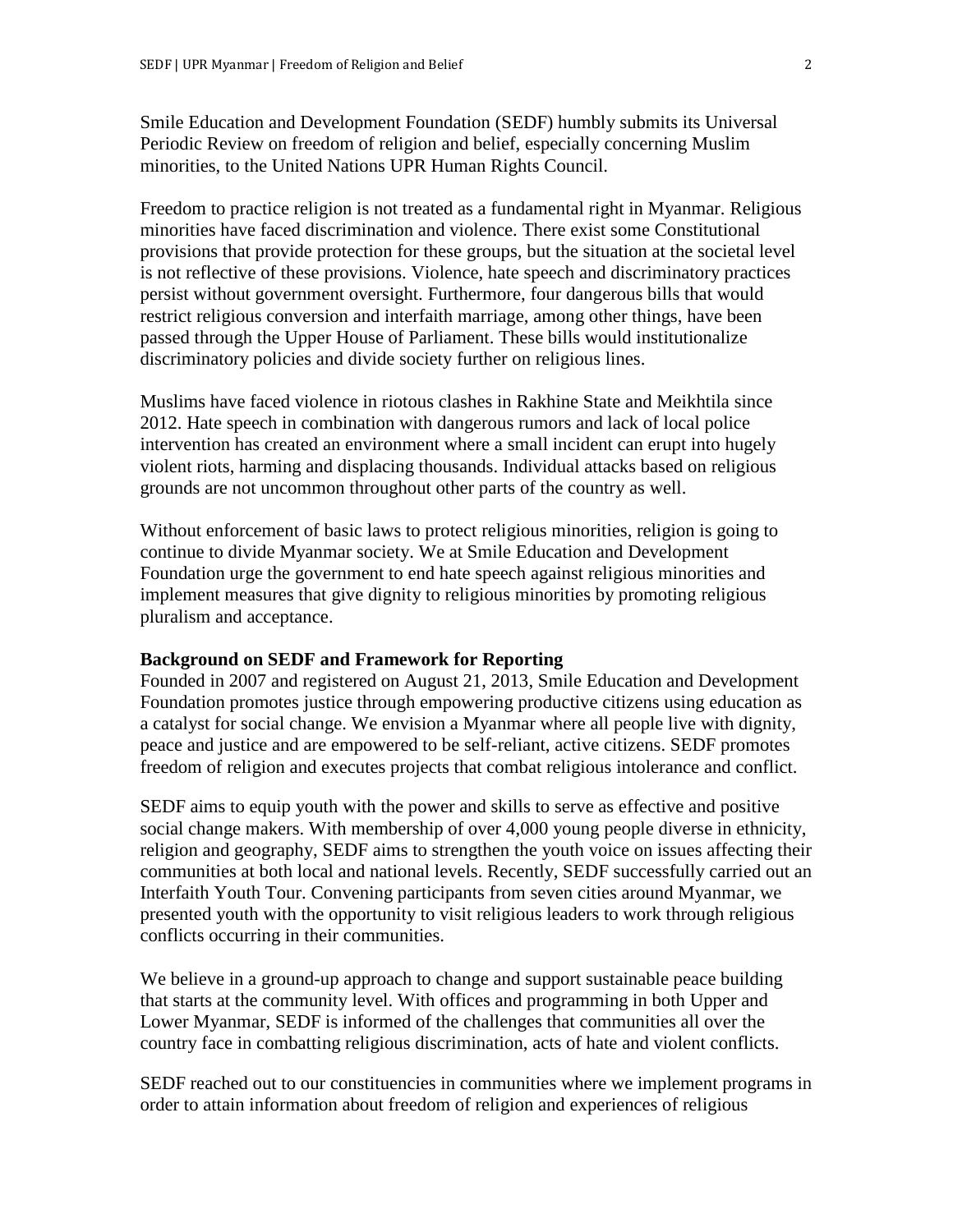minorities, specifically Muslim minorities. Through our documenting partner Ywae Latt Yar, we also acquired first hand accounts of violence and discrimination against Muslims, using Karen State as a case study. We have also analyzed current laws and proposed bills. To bolster these primary sources, SEDF is reporting from secondary news sources, NGO reports and other articles.

# **Background on Myanmar Government's Policies on Religious Minorities**

Myanmar's 2008 Constitution includes some provisions that are in line with the Universal Declaration of Human Rights (UDHR) and aimed at promoting religious freedom and protecting minority ethnic and religious communities from violence. Article 364 opposes acts of hatred, which promote discord between religious communities. Article 354 (d) protects Myanmar citizens' freedom to express their language, literature, culture, and religion without infringement from other groups or peoples. Article 352 protects against discrimination in civil service based on race, birth, religion and/or sex.<sup>1</sup>

The constitutional protections outlined above, however, are not implemented in practice. Religious hostilities and discrimination exist without the government's intervention. Clashes between Buddhists and Muslims in Rakhine State and Meikhtila Township have spilled over to other parts of the country as hate speech and rumors pervade many parts of society.

Furthermore, the anti-discrimination laws outlined above do not actually apply to ethnic groups that lack government recognition, such as Rohingya Muslims.<sup>2</sup> Because this ethnic group does not qualify under that 1982 Citizenship  $Law^3$ , they do not receive any benefits from the aforementioned Constitutional provisions. By not protecting this group under the same law as other minorities, the government is opposing Article 6 and 7 of the UDHR.

# **Implementation of Policies that Protect Religious Minorities** *Government Policies*

Beyond the government's failure to protect freedom of religion within the existing framework, there is legislation in front of Parliament that would actually institutionalize religious persecution. Promoted by the Association for the Protection of Race and Religion (MaBaTha), four bills, called the 'Race and Religion Protection' Laws, are being considered in Parliament. These bills would leave the government with control over interfaith marriages, religious conversations, childbearing and extra-marital relationships. In practice, these laws would be divisive and enable the government to help proliferate Buddhism at the detriment to other religions. The 'Race and Religion Protection' Laws are outlined below:

*The Religion Conversion Bill* requires individuals seeking religious conversions to register with a government designated registration committee. It stipulates that, to

 $\overline{a}$ 

<sup>&</sup>lt;sup>1</sup> Constitution of the Republic of the Union of Myanmar, 2008

<sup>2</sup> "Burma." *United States Commission on International Religious Freedom Annual Report* 2014.

<sup>3</sup> *Burma Citizenship Law,* 15 October 1982, available at: http://www.refworld.org/docid/3ae6b4f71b.html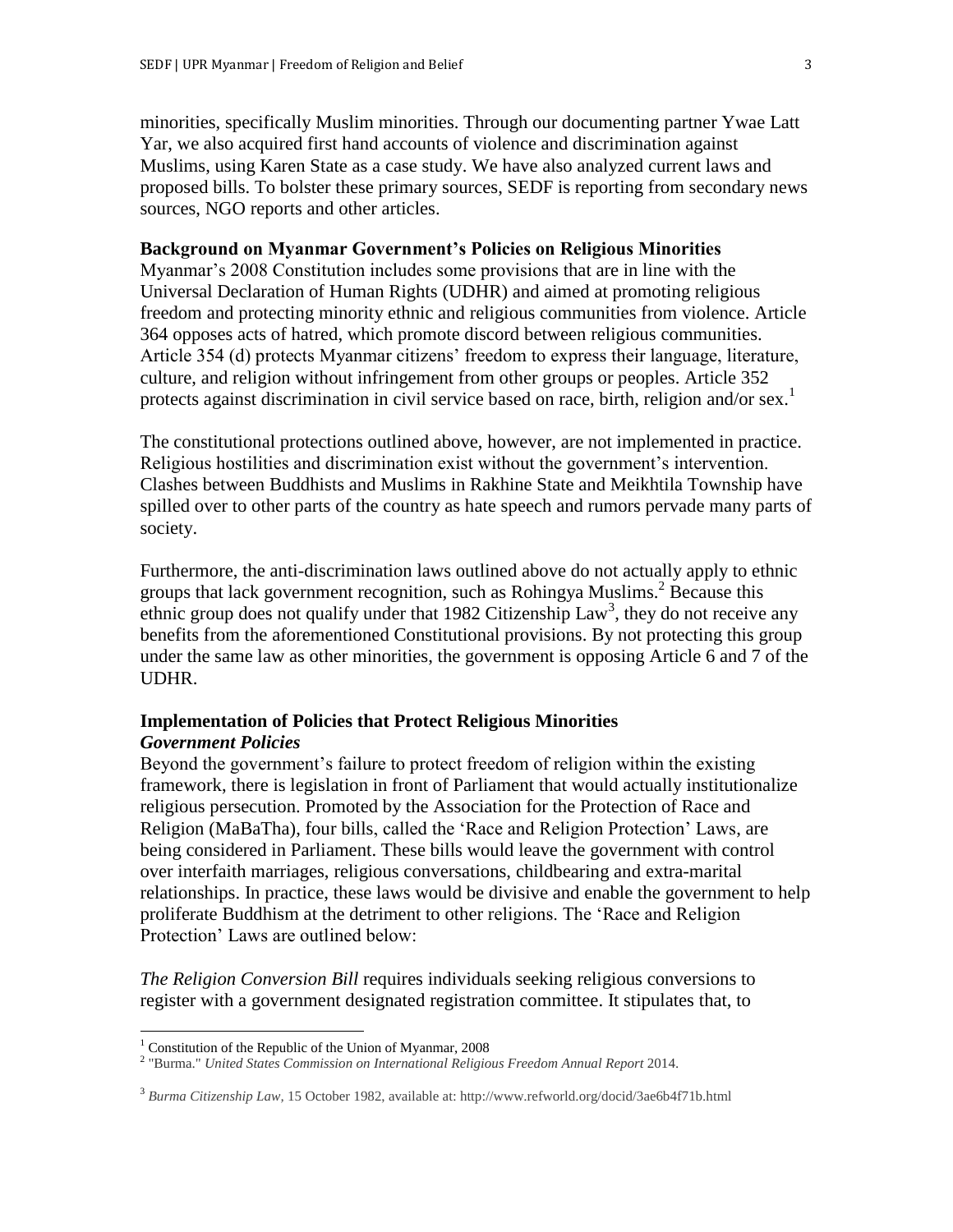convert, one must be 18 years of age, prove that no one is forcing the conversion and submit an application to the committee. The committee will talk to the applicant about religion and traditional laws of religion. After reviewing the application and conversing with the applicant, the committee will issue its decision either permitting or denying conversion. The committee will issue an ID card reflective of one's religious status. The bill also penalizes anyone caught coercing religious conversion. It carries a fine and jail sentence for anyone found guilty of coercion.

Effectively, the bill would allow the state to have near total control over religious practice. Through this bill, individuals lose their freedom to choose how they believe and which religion they practice. Religious conversion is not an issue for which the state should control, and this bill is adversarial to religious freedom. The basic right to practice one's chosen religion requires that the choice is up to the individual and in no one else's hands but that individual. By establishing the committee and requiring registration to convert, the government is controlling and restricting individual choice to freely practice religion. This is in conflict with Article 18 of the UDHR.

Furthermore, the bill allows the registration committee to seek charges against those who they find to be coercing conversion. The bill is ambiguous in its description of how coercion is defined, and therefore could easily be used to dissuade against conversion. In application, this aspect of the bill could deter individuals away from converting and practicing their religions freely for fear of being found guilty of coercion.

*Myanmar Buddhist Women Special Marriage Bill* addresses marriages between a Buddhist woman and non-Buddhist man, and requires that the man convert to Buddhism in order for the marriage to proceed. The man's conversion would be instructed by the Religion Conversion Bill. The bill states that the Buddhist woman must be free to practice Buddhism, and her husband may not infringe upon this. Punishment for infringement upon a wife's Buddhist religion and practice include divorce, loss of custody of children, loss of rights to shared property, imprisonment and/or a fine.

This dangerous bill directly opposes Article 16 of the UDHR and is unequal in its application. That is to say that it only applies to marriages between a Buddhist woman and non-Buddhist man and is a mechanism to restrict interfaith marriage between these two groups. It would provide a means to further divide society on religious lines through unfairly favoring one religion over another. Required conversion for marriage, as depicted in the bill, represses a religiously plural society. By creating more governmental oversight on religion, conversion and marriage, the bill permits the government to control the basic right to believe and practice religion freely.

*Population Control Healthcare Bill* stipulates that women wait 36 months between having children. It creates rural healthcare programs as well.

Beyond its flimsy health programming, the bill infringes upon freedom to practice religion. By mandating that women refrain from childbirth for a three-year period, the bill indirectly forces birth control mechanisms, which are unacceptable to some religious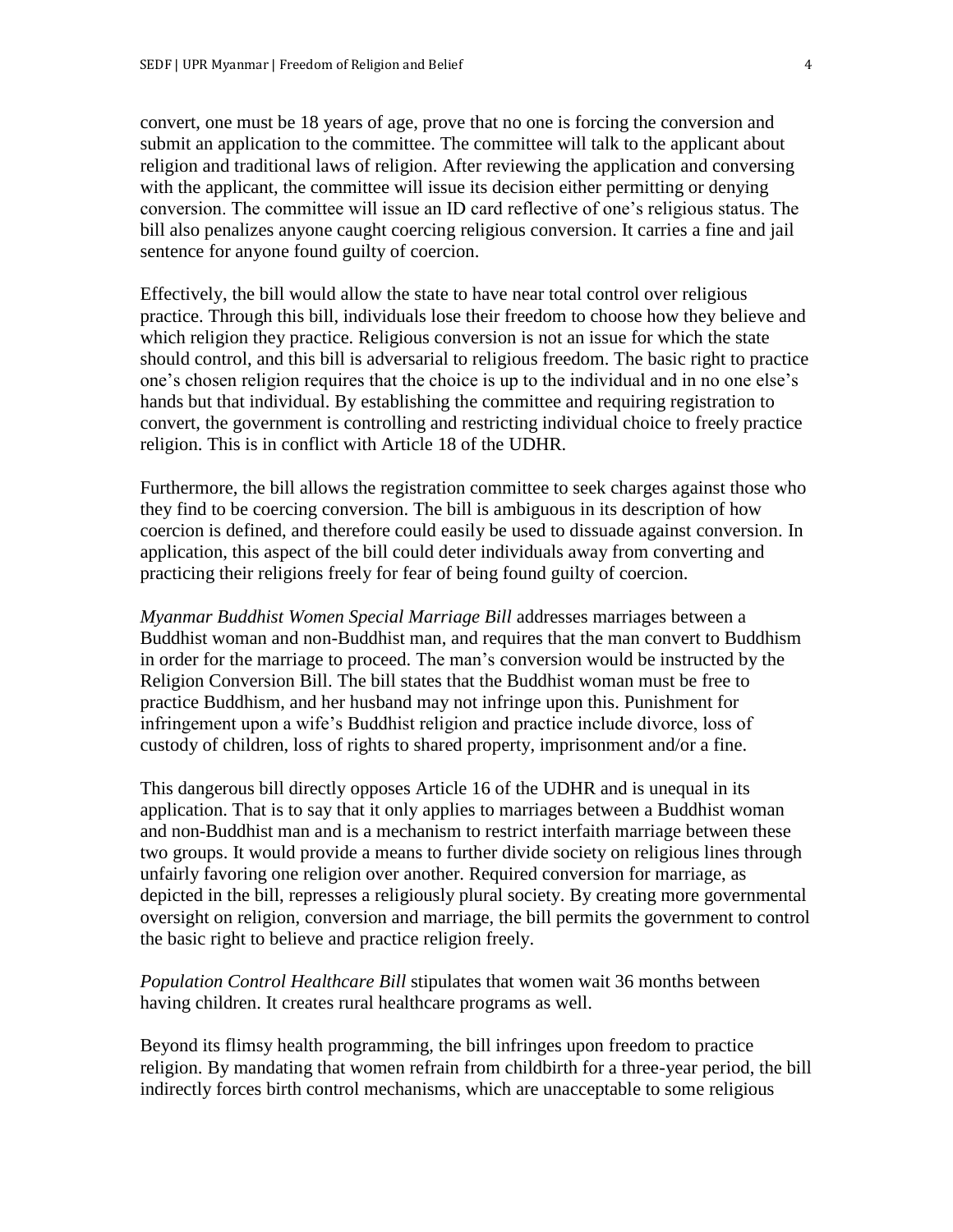groups. Additionally, the bill is constructed in such a way that there is a danger that in its application it will be used to control certain segments of the population including minority ethnic and religious groups.

*Monogamy Bill* disallows extramarital affairs and punishes those caught engaging in them. This bill could be restrictive in its application and unfairly target religious minorities.

#### *Authorities*

 $\overline{a}$ 

The institutionalization of racist policies extends to the composition of the government and authorities. Senior government offices and military ranks are unofficially reserved for Buddhists. Muslims and Christians have been discouraged from enlisting in the military and are often unable receive higher ranks if they do enlist.

Furthermore, local police in most regions lack religious diversity as they are primarily composed of Buddhists. Therefore, the police force fails to represent the whole of the population. This lack of diversity contributes to instances where authorities are either complicit in violence against Muslims or fail to intervene.

#### *Anti-Muslim Movements and the Media*

Highlighting the lack of protection for religious minorities are the anti-Muslim movements and rampant hate speech that exist at the societal level. Some of this rhetoric can be attributed to the reduction of restrictions on communications and media.<sup>4</sup> Nationalistic groups and journalists alike have taken advantage of this new freedom to promote their own agendas, easily disseminating harmful rumors and anti-Muslim sentiments.<sup>56</sup>

The anti-Muslim narrative has been especially propelled by the ultra-nationalist, Buddhist monk-led 969 Movement. This movement urges the boycott of Muslim businesses and encourages interfaith marriage restrictions through social media, pamphlets, DVDs and other widely distributed promotional materials.<sup>7</sup> Some promotional materials have insulted Allah and the Prophet Muhammad, while even more dangerous video clips have circulated depicting falsified information proliferating the idea that Muslim Rohingyas are attempting to ethnically cleanse Buddhist Rakhines. Because this movement has been branded as pro-Buddhist, many are afraid to speak out, fearful that they may be perceived to be anti-Buddhist. $8$ 

<sup>4</sup> Freedom House. "Burma." *Freedom in the World Report 2014* 2014.

<sup>5</sup> "Anti-muslim Riots Turn Deadly in Myanmar's Mandalay City." *Radio Free Asia* 2 July 2014. Web. 12 Feb. 2015. <http://www.refworld.org/docid/53c8d9ae26.html>.

<sup>6</sup> "Sixteen Arrested in Wake of Fresh Myanmar Violence." *Radio Free Asia* 7 July 2014. Web. 12 Feb. 2015. <http://www.refworld.org/docid/53c8d9beb.html>.

<sup>&</sup>lt;sup>7</sup> Walton, Matthew, and Susan Hayword. "Contesting Buddhist Narratives: Democratization, Nationalism and Communal Violence in Myanmar."*Policy Studies* 71: 12-14.

<sup>8</sup> Vandenbrink, Rachel. "Solution to Myanmar Violence Lies in Local Community, Experts Say." *Radio Free Asia* 25 Apr. 2014. Web. 12 Feb. 2015. <http://www.refworld.org/docid/5391b9b514.html>.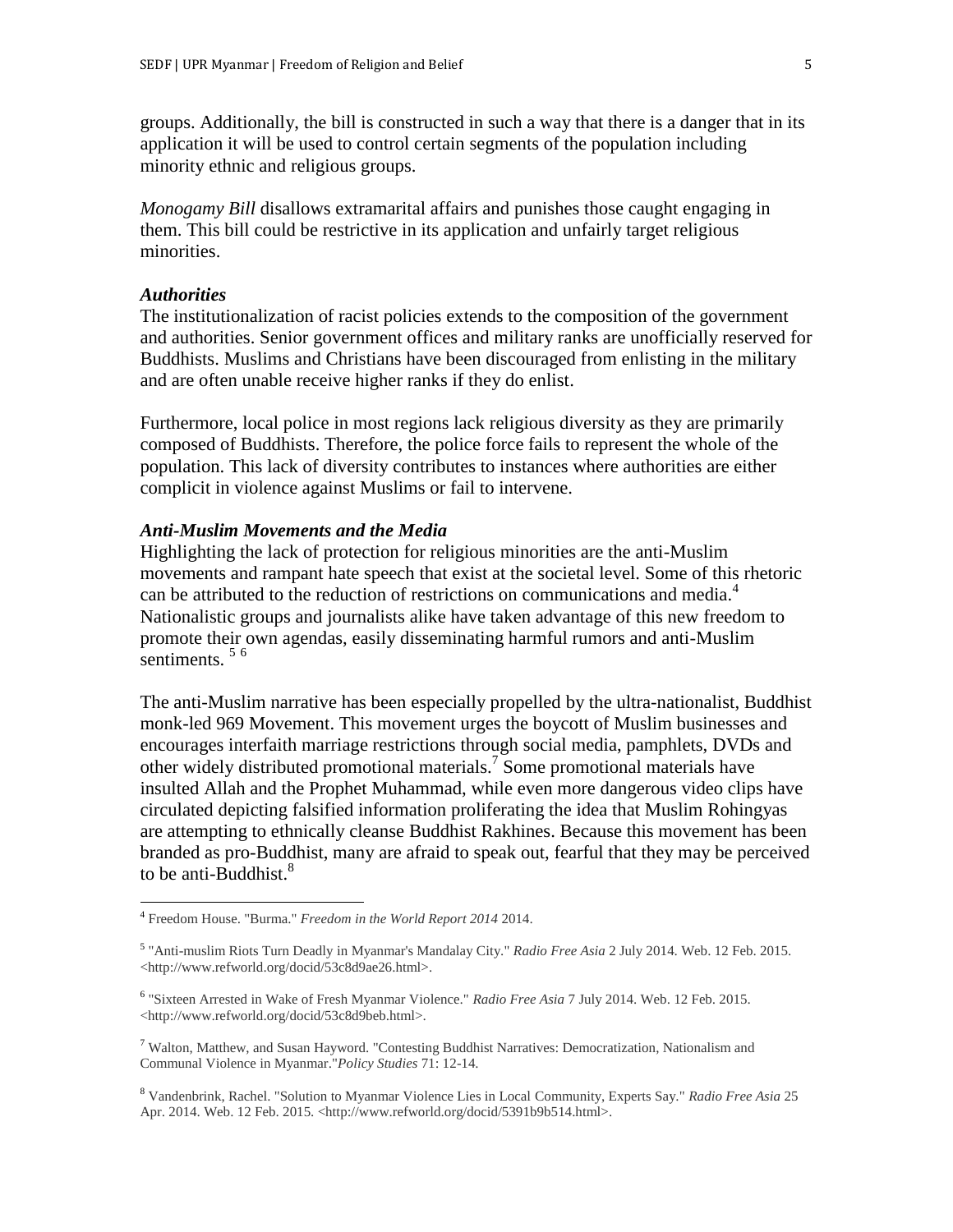Reports indicate that authorities have also contributed to this narrative. In September of 2012 in Pa'pon Township, the Border Guard Force Troop placed bulletins on trees that stated four rules to forbid dealing with Muslims economically or socially. These included not selling land to Muslims; not marrying Muslim men; not purchasing goods from Muslim shops; and not interacting with Muslims socially. <sup>9</sup>

The media has also fueled an environment of hate. Anti-Muslim stories often yield high profits in Myanmar, and journalists have misreported religious conflicts to sell publications. An example of this is a news headline that read "Let's Protect the Western Rakhine State Door by using Buddhist Religion."<sup>10</sup> Five Muslim organizations appealed to the President in an official capacity to end hate speech in the media. This request was met with no response.

#### *Attacks on Religious Minorities*

In *Northern Rakhine State*, Rohingya Muslim groups have experienced severe violence and displacement since June 2012 in retaliation to the rape and murder of a Rakhine Buddhist girl. Shortly after, ten Muslim Imams and Pilgrims were murdered in Toungupt. By October, Muslim targets of attack extended beyond Rohingya to include Muslim Kaman (an ethnic group officially recognized by the government) as well. Apart from the violence and destruction, these tensions prompted a large collective of Rakhine to pen a manifesto supporting the removal of Rohingya villages and objecting to the establishment of a liaison office of the Organization of Islamic Cooperation in Yangon. The government approved the latter.<sup>11</sup>

The government responded inadequately to this violence. It launched an investigation, which resulted in a 70-page report where the term "Bengali" was used to denote Rohingya. The government also used the derogatory term for Muslim "Ka Lar" in the media. Through refusal to respectfully allow this group to self identify, the government is further discriminating against and disenfranchising them.<sup>12</sup> The investigation has yielded little results and no reparations for Rohingya Muslims, which means it fails to uphold Article 8 of UDHR.

In 2013, *Meikhtila Township* was the site of anti-Muslim hostilities after a small-scale dispute erupted into riots with widespread destruction of Muslim neighborhoods. The clash was largely met without police interference. One mob attacked an Islamic school, leaving many students and teachers dead. From March 20th to 28th, 28 Mosques were attacked and burned down by mobs of more than 1,000 people. After these clashes, many Muslims were displaced and authorities have been slow to reintegrate them back into their neighborhoods. $^{13}$ 

 $\overline{a}$ 

<sup>9</sup> Ywae Latt Yar interviews, Karen State, December 2012- January 2013

<sup>&</sup>lt;sup>10</sup> English Translation of Article, unavailable

<sup>&</sup>lt;sup>11</sup> "Burma: New Violence in Arakan State", media release, Human Rights Watch, 27 October 2012

<sup>12</sup> "The Dark Side of Transition: Violence Against Muslims in Myanmar." *Asia Report* 251 (2013): 7-9.

<sup>13</sup> "The Dark Side of Transition: Violence Against Muslims in Myanmar." *Asia Report* 251 (2013): 12-14.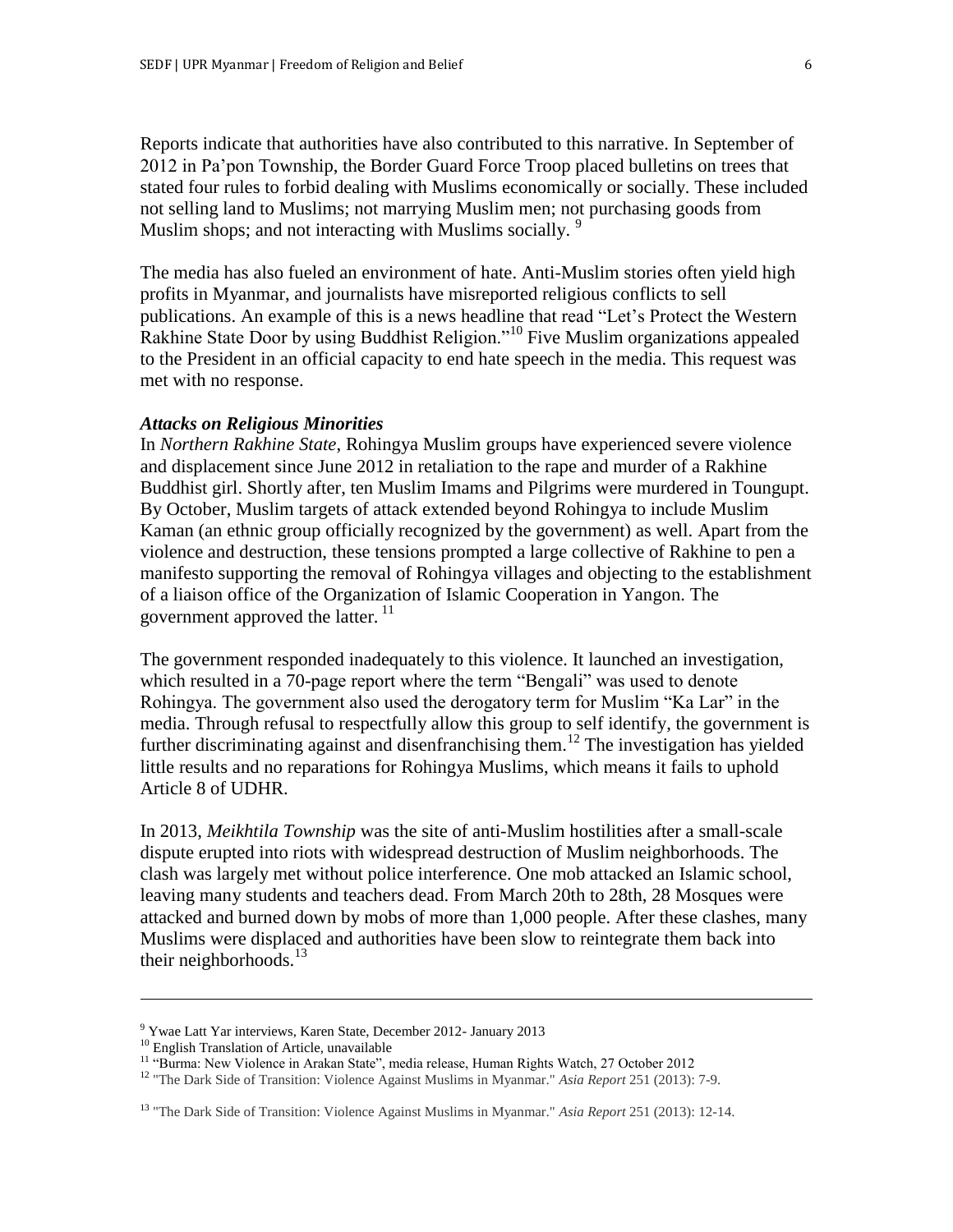Similar violence has spilled over to other parts of the country thanks to the formula of societal intolerance, harmful rumors and lack of official intervention. In Karen State there have been some isolated attacks on Muslims without explanation or reparation. As part of a larger documentation effort in Karan State, Ywae Latt Yar ascertained the story of an elderly Muslim woman<sup>14</sup> beaten by a Monk. This woman visited her daughter in Kawkada via bus where a Monk sat across from her. After they departed the bus, he attacked her with a piece of wood, beating her head and knees. Villagers intervened and brought her to the hospital where she eventually met with a police officer. After hearing her story, the officer let her know that he believed this Monk had attacked two other people. Without explanation, however, he noted that he would be unable to charge the Monk for her attack. In this instance, the law not only failed to protect minority rights but also failed in seeking justice against the perpetrator, who belongs to the favored religion. 15

### *Restrictions on Religious and Civil Affairs for Religious Minorities*

Religious minorities' sacred spaces, clergy and religious traditions/holidays are often monitored and controlled. Officials have censored Islamic sermons, ceremonies and festivals and denied permission to build new Mosques in some areas.<sup>16</sup> In July 2013 at the Kamamaung Mosque, the Government Religious Affairs Department of Karen State issued a verbal warning to congregants not to participate in Ramadan rituals at the mosque. This warning was issued under the guise of safety concerns for Muslims at the time. However, due to other restrictions, Muslims were also unable to gather for prayers at an individual residences. Failure to allow religious practice with others in public or private clashes with Article 18 of UDHR. This incident exemplifies authorities' unfair treatment of minority religions' practice in Myanmar.<sup>17</sup>

Civic participation for Muslims has also been restricted on discriminatory grounds. In some localities voting stations are in Monasteries. Reports of Muslims being denied entrance into Monasteries on religious grounds are common throughout the country. Thereby, these Muslims are denied their right as citizens to vote due to religious discrimination.

#### **Recommendations**

 $\overline{a}$ 

SEDF strongly recommends the Myanmar government to:

a) Prohibit and prosecute incitement of hate speech, discriminatory practices and violence toward minorities;

<sup>&</sup>lt;sup>14</sup> Name withheld at victim's request

<sup>&</sup>lt;sup>15</sup> Ywae Latt Yar interviews, Karen State, December 2012- January 2013

<sup>16</sup> "Burma." *United States Commission on International Religious Freedom Annual Report* 2014.

<sup>&</sup>lt;sup>17</sup> Ywae Latt Yar interviews, Karen State, December 2012- January 2013